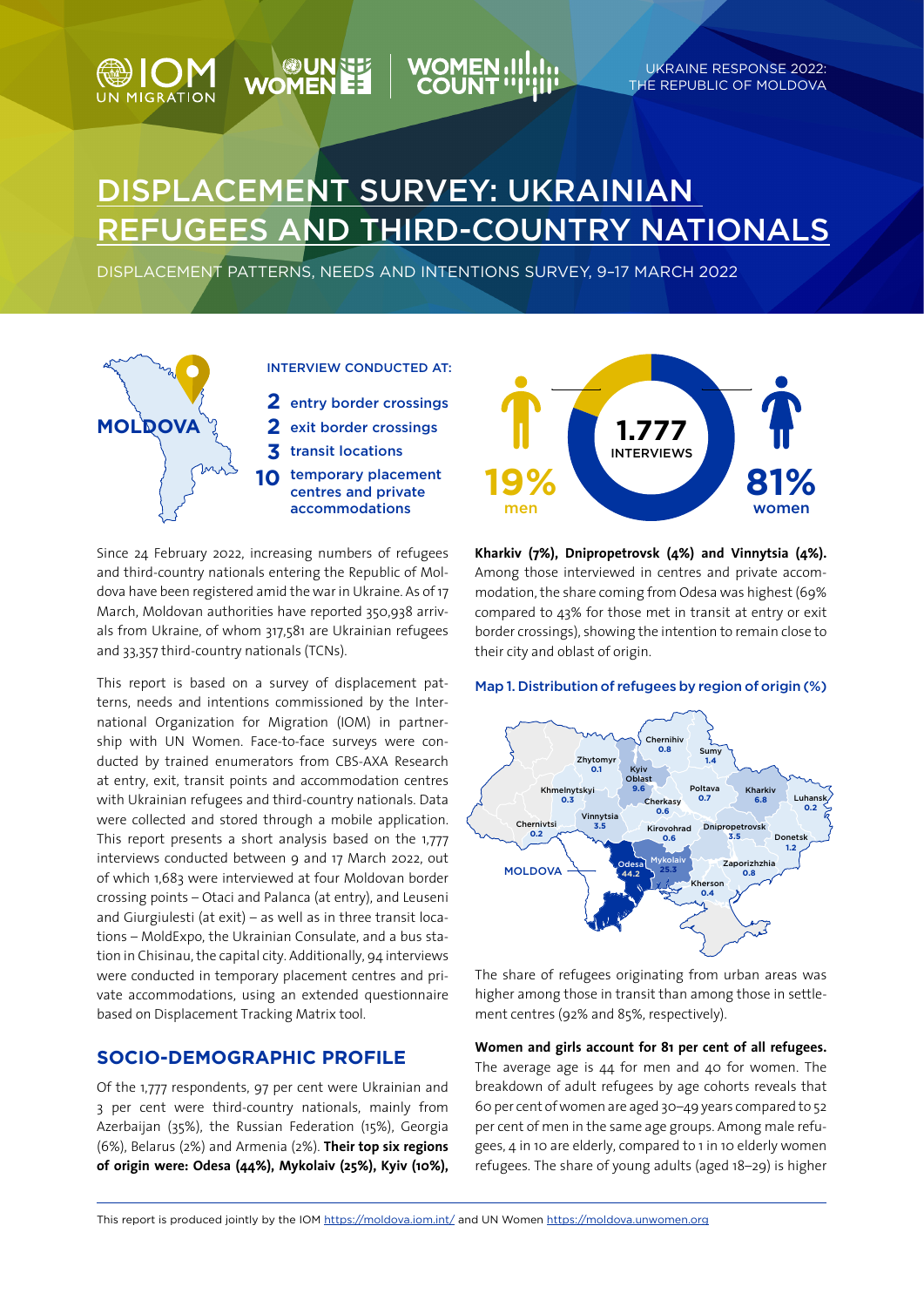UKRAINE RESPONSE 2022: THE REPUBLIC OF MOLDOVA

among those met at transit locations (17%), than among those in centres and private accommodation (14%) and the share of elderly respondents is slightly higher among those met in centres than those met in transit (14 vs. 13%).

**WOM** 

## Figure 1. Age distribution of respondents, by sex (%)



## Figure 2. Age distribution of respondents, by place of interview (%)



**87%** travelling in a group **80%** have at least 1 child in the group *among those in transit* **13%** travelling alone **88%** have at least 1 child in the group *among those in centres*

About 23 per cent of respondents in transit locations reported to be travelling with or to have a serious health condition (chronic diseases, disability, wounded). Among those met in centres and private accommodation, 22 per cent reported having at least one person with a disability; 32 per cent include at least one person with a chronic disease; 1 per cent have a pregnant woman; and 1 per cent are travelling with an injured or wounded person.



The vast majority of respondents declare to be travelling with a group (87%), mostly comprised of family members (79%). Those travelling alone represent 13 per cent for all refugees, 5 per cent of whom were met in centres and 14 per cent in transit at entry or exit points. Family groups tend to be slightly bigger among those met in centres than among those in transit (50% vs. 45%).

Most respondents are travelling with at least one child under the age of 18: 88 per cent among those in centres and 80 per cent among those in transit locations. On average, every third refugee is travelling with at least one elderly person aged 60 and above. Additionally, 20 per cent are also travelling with pets.

# **Main intended destinations**

For every fifth refugee, the main intended destination is the Republic of Moldova, followed by Germany (15%), Romania (13%), Poland (7%), Bulgaria (5%), Italy (4%), Turkey (3%) and other European countries. Among those met in transit, 22 per cent said they intend to remain in the Republic of Moldova, followed by Germany (15%), Romania (13%), Poland (8%), Bulgaria (5%) and others. Conversely, 63 per cent of those met in centres and private accommodation declare to be willing to remain in the Republic of Moldova, with smaller shares intending to reach Germany (5%), and significantly higher numbers planning to travel to Azerbaijan (7%). The final destination was unknown at the time of the survey for 11 per cent of respondents.

This report is produced jointly by the IOM https://moldova.iom.int/ and UN Women https://moldova.unwomen.org